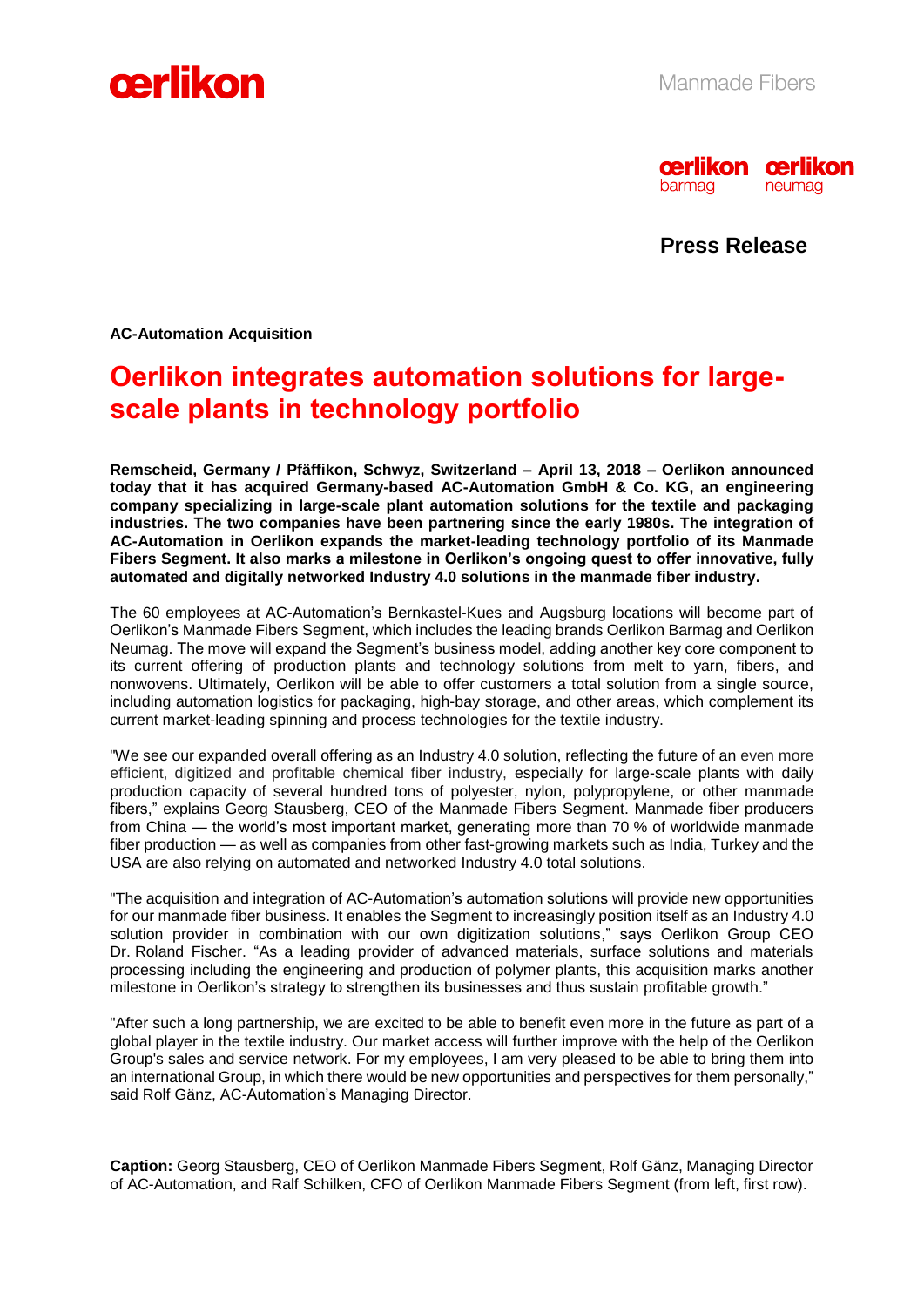

## **For further information, please contact:**

André Wissenberg Head of Marketing, Corporate Communications and Public Affairs (Segment Manmade Fibers) Tel. +49 2191 67 2331 Fax +49 2191 67 1313 [andre.wissenberg@oerlikon.com](mailto:andre.wissenberg@oerlikon.com) www.oerlikon.com/manmade-fibers

## **About Oerlikon**

Oerlikon (SIX: OERL) engineers materials, equipment and surfaces and provides expert services to enable customers to have high-performance products, and systems with extended lifespans. Drawing on its key technological competencies and strong financial foundation, the Group is sustaining mid-term growth by executing three strategic drivers: addressing attractive growth markets, securing structural growth, and expanding through targeted mergers and acquisitions (M&A). A leading global technology and engineering Group, Oerlikon operates its business in three Segments – Surface Solutions, Manmade Fibers, and Drive Systems – and has a global footprint of approximately 15,000 employees at 186 locations in 37 countries. In 2017, Oerlikon generated CHF 2.8 billion in sales and invested CHF 107 million in research and development (R&D).

## **About Oerlikon Manmade Fibers Segment**

With its Oerlikon Barmag and Oerlikon Neumag brands, Oerlikon Manmade Fibers Segment is the world market leader for manmade fiber filament spinning systems, texturing machines, BCF systems, staple fiber systems, solutions for the production of nonwovens and – as a service provider – offers engineering solutions for the entire textile value added chain.

As a future oriented company, the research and development at this division of the Oerlikon Group is driven by energy-efficiency and sustainable technologies (e-save). With the continuous polycondensation and extrusion line systems and their key components, the company caters to the entire process with automated and digitally networked Industry 4.0 solutions – from the monomer all the way through to the textured varn.

The primary markets for the product portfolio of Oerlikon Barmag are in Asia, especially in China, India and Turkey, and – for the ones of Oerlikon Neumag – in the USA, Asia, Turkey and Europe. Worldwide the segment – with just under 3,000 employees – has a presence in 120 countries of production, sales and distribution and service organizations. At the R&D centers in Remscheid, Neumünster (Germany) and Suzhou (China), highly-qualified engineers, technologists and technicians develop innovative and technologically-leading products for tomorrow's world.

#### **About AC-Automation**

The AC-Automation company is located in Bernkastel-Kues, close to Trier one of the oldest cities in Germany with a branch in Augsburg. With more than 30 years of combined experience in the field of man-made fiber production-automation AC-Automation is prepared to fulfill all customer demands. Starting with the filament production-automation department in the early 80s the focus always was to deliver maximum benefit, functionality and smart innovations to customer.

By offering highly sophisticated and proven robotized handling, packing, transportation and warehouse systems for the chemical fiber industry, in combination with a state-of-the-art OPC-UA communication platform with integrated MFC/MES systems, AC-Automation has guaranteed – since a very early stage – "turn-key" supply to customers, who ask for perfectly integrated production and logistic solutions.

Meanwhile more than 70 installations have been supplied to customers all over the world, always providing highest German engineering quality combined with long term reliability.